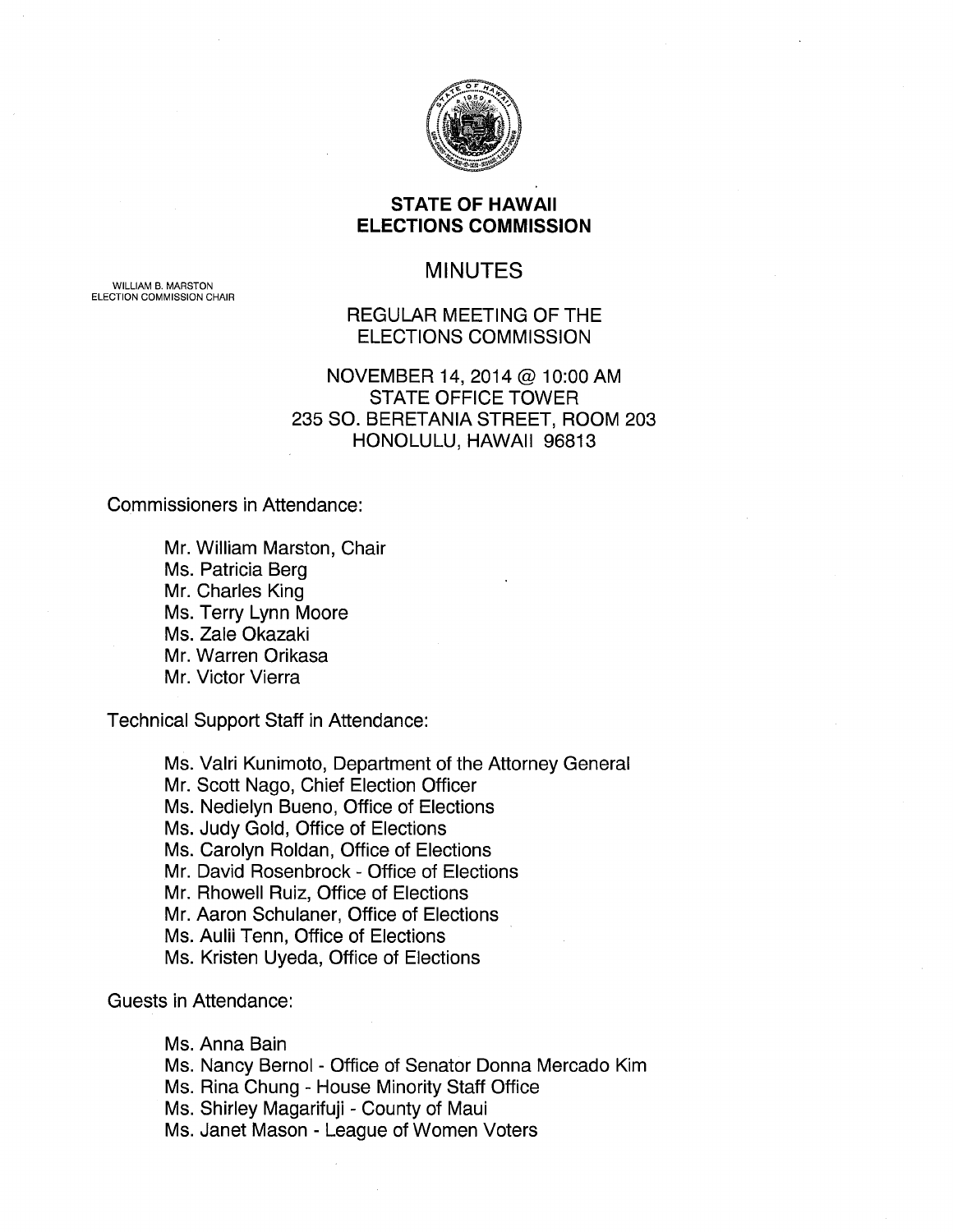> Mr. Josiah Nishita - County of Maui Ms. Tisha Panter - Senate Minority Research Office Mr. Dan Purcell Mr. B.J. Reyes - Star Advertiser Senator Sam Slom Mr. Lyndon Yoshioka - County of Kauai

#### PROCEEDINGS

I. Call to Order

Chair Marston called the meeting to order at 10:00 a.m. on November 14, 2014 at the State Office Tower, Room 203.

II. Swearing in of new Commissioner Terry Lynn Moore

New Elections Commissioner Terry Lynn Moore was sworn in by Deputy Attorney General Valri Kunimoto.

Ill. Roll Call and Determination of a Quorum

Elections Commission Secretary conducted roll call. Commissioners Kitaoka and Young were not in attendance. All other Commissioners were in attendance and the Commission had a quorum.

IV. Approval of Minutes for the October 3, 2014 Elections Commission Meeting

Commissioner Berg noted that on page 4 of the minutes, paragraph 3 of Senator Ruderman's testimony seemed redundant. Paragraph 3 repeats statements he made in paragraphs 1 and 2. Commissioner Orikasa recalled that Senator Ruderman's testimony was redundant. Commissioner Okazaki asks if the minutes be left as is since his testimony was redundant.

Commissioner Orikasa moved that the minutes be approved. Motion was seconded by Commissioner Okazaki and approved by the remaining Commissioners.

V. Public Testimony- Any interested person may submit data, views or arguments on any agenda item

**Tisha Panter-** Ms. Panter states that under agenda item Executive Session, she sees that the Commission has complied with the first element of 92-5 by giving a reason for evaluating the Chief Election Officer. However, 92-5(a)(2) also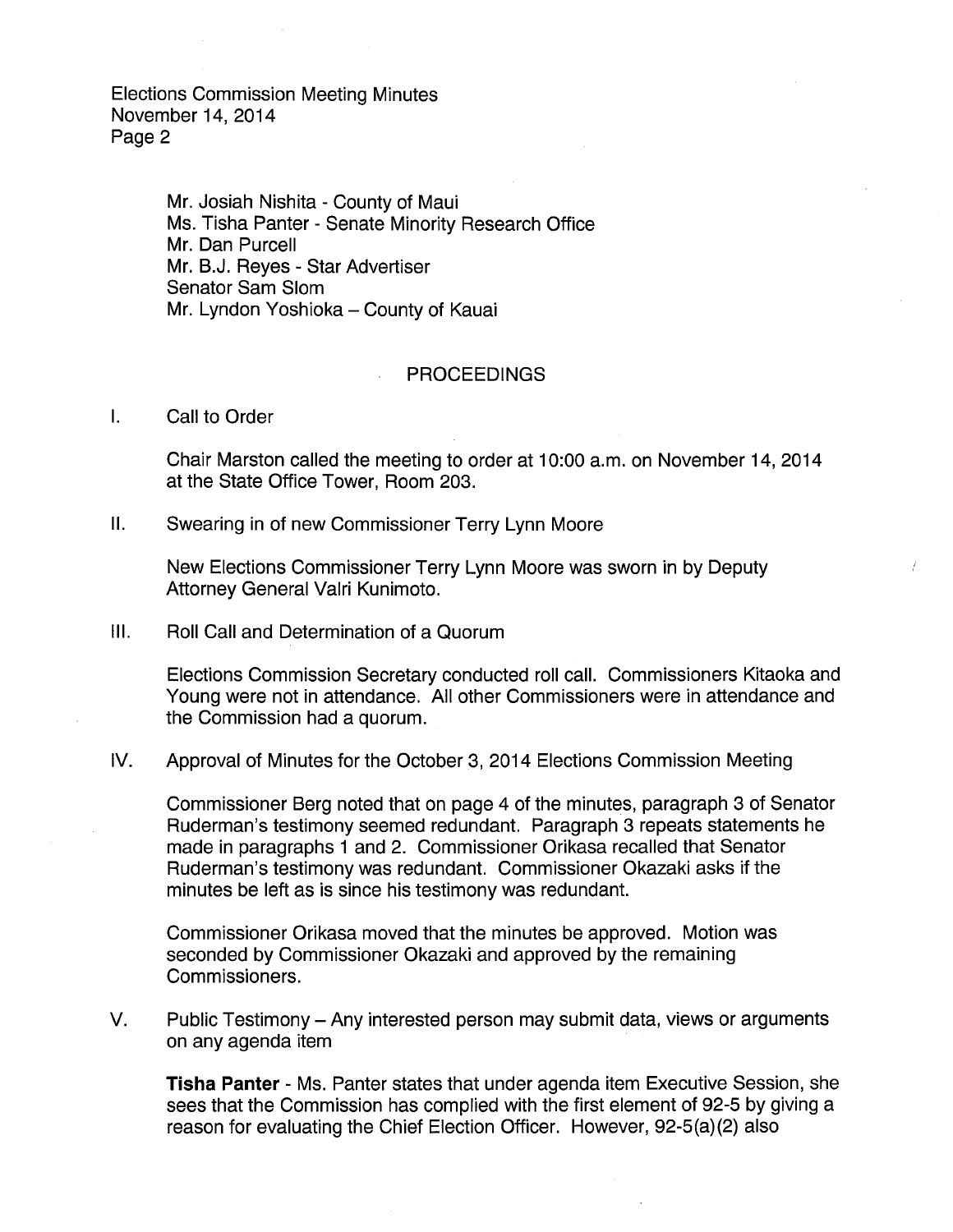involves matters affecting privacy and a reason for privacy must be cited and it needs to be statutory or a constitutional right to privacy. Since the CEO is an appointee and not covered by civil service statutes, his salary is not a privacy issue and the salary range may be disclosed. The privacy issue will also have to be Mr. Nago's personal issue and not the Commission's. She further notes that under 92-S(b) the board cannot make a decision or deliberate towards a decision in executive meeting on matters not directly related to purposes as specified in subsection (a).

Chair Marston asked Deputy AG Kunimoto if she had any response to this. Deputy AG Kunimoto responds that the Commissions position is that it affects Mr. Nago's privacy rights as it relates to personnel issues and his evaluation. His salary is a separate matter and is not a privacy issue. If CEO Nago waives his personal rights the Commission can address it then.

Chair Marston explained to Ms. Panter that the agenda phrases are given to the Commission by its legal counsel. He further notes that the Commission will still go into Executive Session and perhaps she can discuss her concerns with the Commission's legal counsel.

**Janet Mason** - Ms. Mason testified that the League of Women Voters is very pleased to see that the Commission is considering video-conferencing Commission meetings. She states that the League feels this would help the public better understand election operations and would also give the public the opportunity to participate with the Commission. She also notes that the Big Island League suggests having webcasts.

Ms. Mason thanks the sub-committees for their continued monitoring of operations in their respective districts and notes that the League is especially looking forward to the report for the Big Island - District 4.

Ms. Mason testifies that the League had volunteers working in the Control Center, Counting Centers and various polling places and they did not see any operational problems for the General Election. The League did notice that the volunteer turnout was disappointing and there were those who had signed up to volunteer and were no shows. She notes that it may be time to reconsider split shifts so those who cannot work 13 hour shifts could work shorter shifts. She understands that it is not ideal but it may be one way of getting around this problem.

Ms. Mason notes that there was still some confusion with the volunteers when it came to the use of provisional ballots. She also notes that the new Wiki-Wiki voter registration pamphlet is excellent and the League was pleased to see a permanent absentee application included in this pamphlet. She further states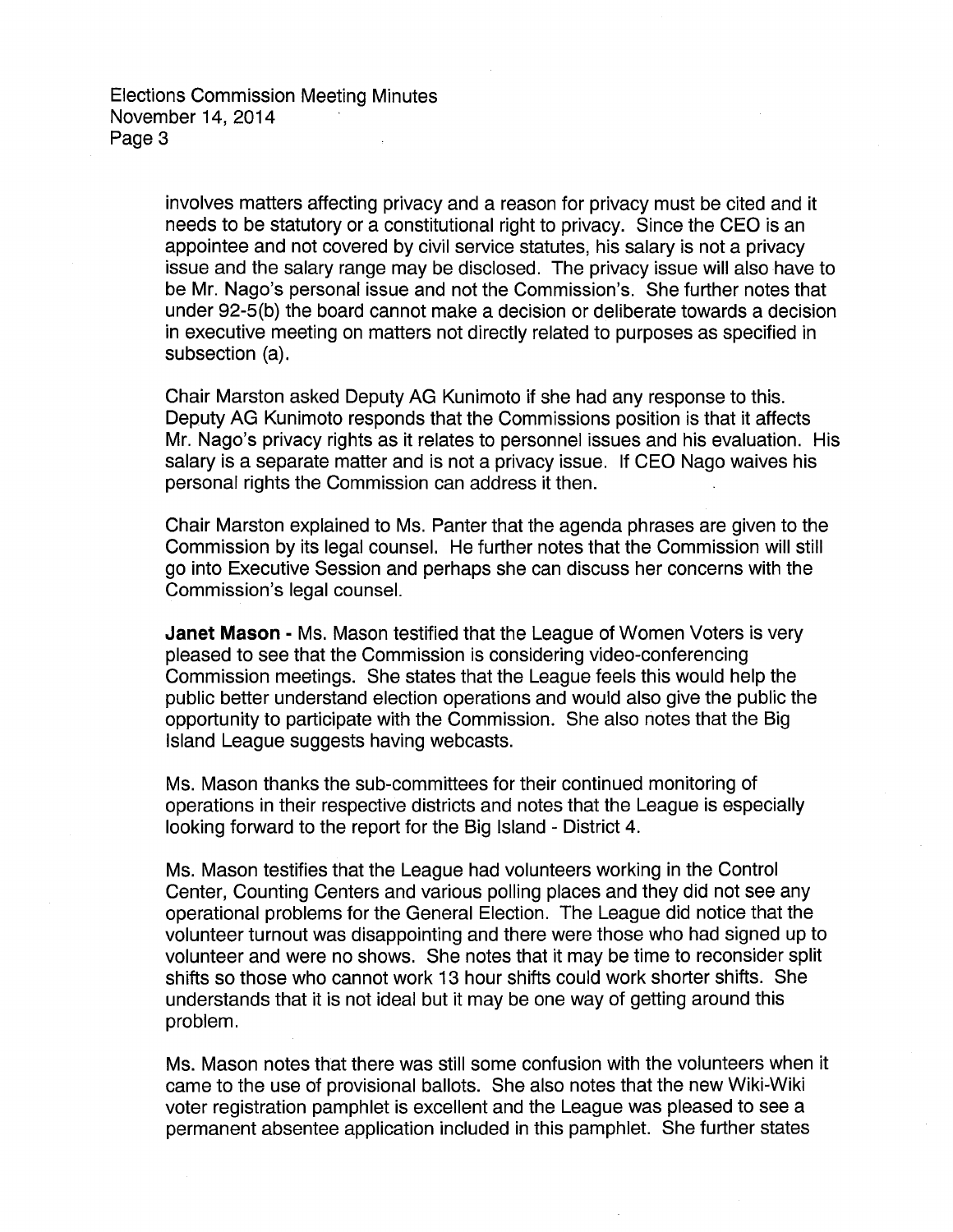> that there was insufficient education when it came to ballot measures and also felt that the amendment language was confusing for most voters. The League would also like to know how many questions were left unanswered in the General Election.

> She notes that the media did cover ballot and charter amendments but this did not substitute good voter education. She feels that while there is a cost for mailing voter education to each household, there is little or no cost for putting the material on the website. She does understand that in the recent past, the Office of Elections did provide a pro/con analysis of measures but this was stopped due to a lawsuit which alleged that the analysis was not objective.

The League is very concerned with the low voter turnout. Ms. Mason notes that the 35% voter turnout is very serious and wonders if it is possible that the number of eligible voters in Hawaii is overstated. The League will renew its efforts in researching why eligible voters don't vote since this is a very important question.

Ms. Mason states that for the 2015 Legislative Session, the League will support legislation for statewide voting by mail by 2020 with limited in-person voting at early vote sites. She also asks if it is possible for voters to be involved in the RFP process for future new voting machines. The League would also like clarification on the Chief Election Officers authority during an emergency and lastly, will support getting an adequate operating budget for the OE.

Ms. Mason states that the League is happy to see that the Public Forum item has been added to the agenda, giving the public the opportunity to comment on agenda items. They would like to see other State Boards and Commissions would follow this practice.

Commissioner Berg asks CEO Nago if the number of blank votes for ballot questions are available and if they could be given to the League. CEO Nago responded yes and that the numbers are available on the election results report that is posted on our website.

Commissioner King asked Ms. Mason if, with regards to the pro/con analysis, the report should be prepared by the Office of Elections. Ms. Mason responded that the report should be distributed to voters by the OE. Commissioner Okazaki asked who should author the report and Ms. Mason stated that the OE could decide that.

**Dan Purcell** - Mr. Purcell testifies that you cannot have a permitted interaction group of one. The minimum for a permitted interaction group is two. He states that for the Big Island, it was misleading to the public to say that there was a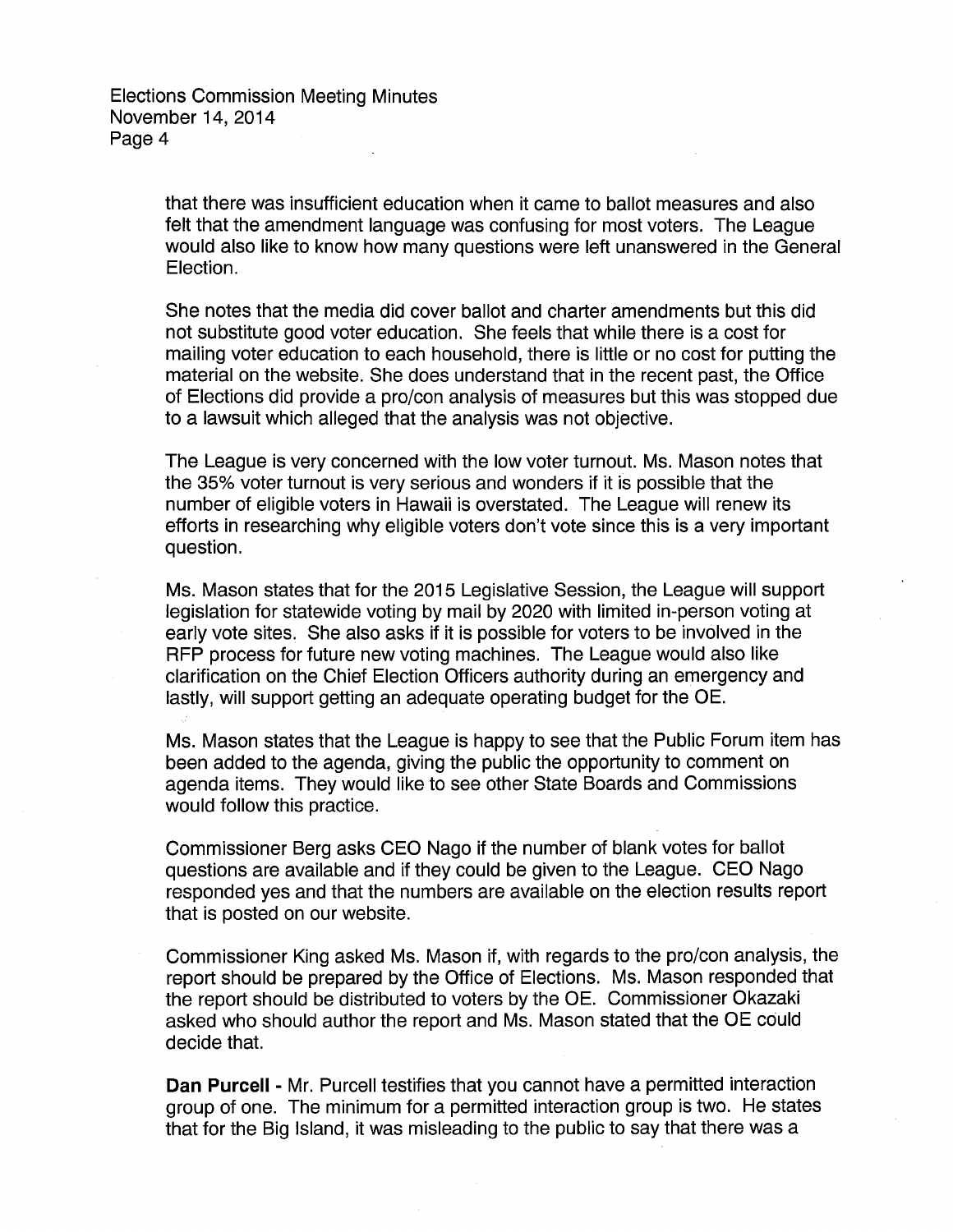committee appointed and yet there was only one person on this committee. He also noted that there were no notices posted for any committee meetings that were held. Chair Marston clarified that these were subcommittees that were assigned to investigate the Primary Election issues.

Mr. Purcell noted that the Board of Registration is administratively attached to the OE. He states that he had problems with their meetings. The meeting room was inaccessible to the public with disabilities and no notice offering assistance was printed on the agenda.

He also added that it is the responsibility of the Chief Election Officer to work on increasing voter turnout. It is in the statutes and it should be considered when the CEO is evaluated. He also suggested that the polls give out "I Voted" stickers to the voters after voting at the polls.

**Anna Bain** - She noted that she would like to give her testimony after the video conferencing agenda item is discussed.

VI. Discussion of Video Conferencing Elections Commission meetings, discussion and action, if appropriate

Chair Marston reported that he consulted with David Rosenbrock from the Office of Elections regarding the scheduling of video conferencing future Commission meetings. He reports that there are three (3) State video conferencing sites on Oahu. One is at Kapolei with a capacity of 46 people. There's also one at Kalanimoku with a capacity of 20 people and lastly, one at the Capitol which is not set up to video conference to the counties. The video conferencing from the Capitol must be bridged. For the neighbor islands, there is one state site for each county. However, the site for Kona needs to be bridged like the Capitol.

He continues to report that there are two options when scheduling video conferencing. One is that Commissioners can stay on their respective islands and attend the meeting through video conferencing. The problem with this is that if a site is cut off for 15 minutes or longer or if the connection cannot be restored, the meeting is considered over. This information was relayed to him by OIP. Commissioner Okazaki asked if this was true and General Counsel Aaron Schulaner responded that one of the problems is that if a site with Commission members is cut off, you are impacting quorum. Commissioner Okazaki asked if this was a technical issue as opposed to a listening or verbal issue. General Counsel Schulaner responded that he wasn't sure but the idea is that if a site is cut off, you are no longer able to have a meeting so the meeting should be cancelled. Commissioner Okazaki then asked about having a webinar. General Counsel Schulaner asked if this would be in concert with having the video conference and she responded yes. General Counsel Schulaner responded that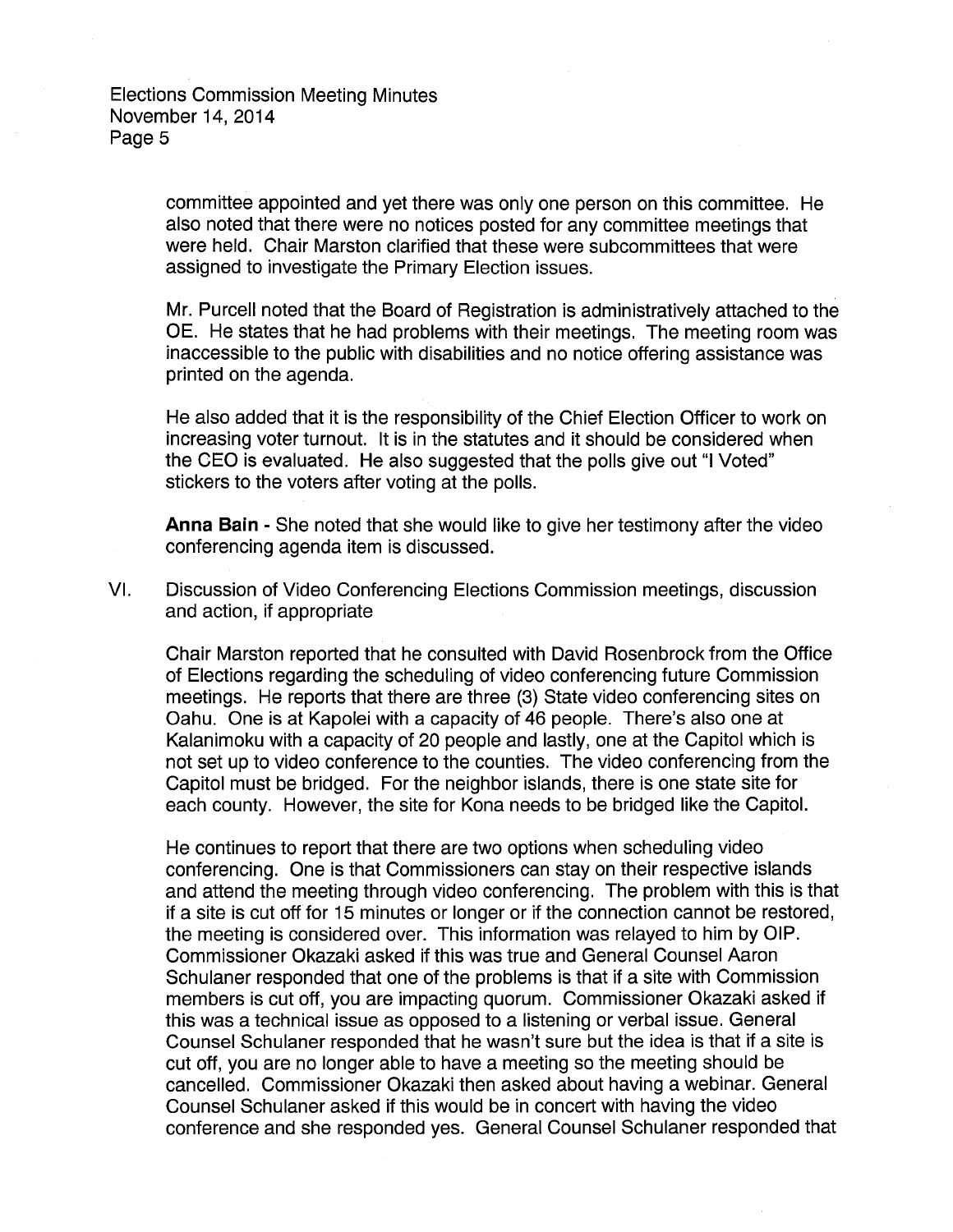he feels the same concepts would apply. Once a site with Commissioners is cut off, you no longer have a quorum and the meeting will need to be cancelled. The other issue is that if a site is cut off, you are no longer meeting the notice of meeting which indicated to the public that the site would be available to them. Another option, which he thinks the Chair will discuss, is offering the public courtesy sites. This will allow the Commission of hold a meeting at one location and have the public attend at other locations as a courtesy. This will meet the notice of meeting where the meeting is technical being held at a specific location and courtesy sites are made available to the public.

Commissioner Okazaki stated that we must not be the only Commission trying this. Have other Commissions had these issues? General Counsel responded that other major Boards and Commissions do not do video conferencing because of the concerns such as meeting quorum and so forth. They may have courtesy sites on occasion but they do not routinely have these types of meetings due to the concerns involved.

Chair Marston stated that the second option he was going to present would be to hold the Commission meeting here in Honolulu and have courtesy sites opened on the neighbor islands as previously mentioned by General Counsel. This would require the OE to provide staff to monitor these sites during the meetings. The other issue is the Commission providing multiple meeting dates so that there are options when trying to schedule multiple sites. Another option he presented was having OLELO come to live stream the meeting, but this would not allow for interaction between the groups and would not meet the purpose of trying to video conference the meetings.

Anna Bain suggested that since video conferencing seems to be difficult teleconferencing should be considered. Chair Marston said that he will look into the possibility of doing that and report back to the Commission.

Commissioner Vierra noted that the County of Hawaii experienced a similar situation with the Council meetings since the residents of Kona could not make it into Hilo to attend the meetings. He noted that they conducted video conferencing for the citizens but the Council all met in one location to avoid the situation covered by General Counsel.

VII. Discussion of reports given by subcommittees for the Primary Election

a. Report given by Commissioner Vierra regarding the Big Island Primary Election for precincts affected by weather conditions in District 4, discussion and action, if appropriate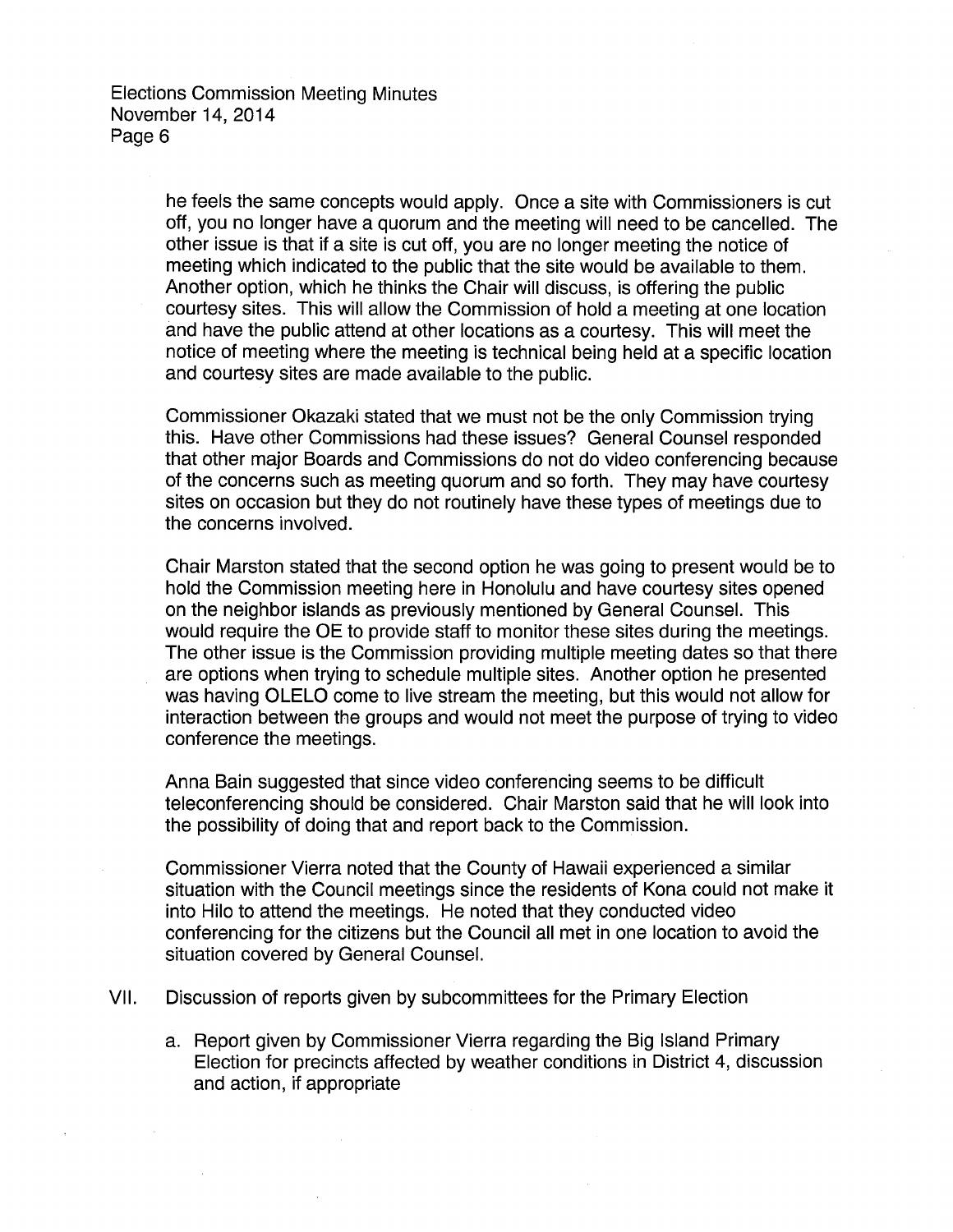Commissioner Vierra stated that he reported the findings of his investigation at the last Commission meeting. He reported that he spoke with Molly Stebbins, Hawaii County Corporate Counsel, Pat Nakamoto, Hawaii County Election Administrator and Stewart Maeda, Hawaii County Clerk, to confirm the information that was provided to the Commission by Chief Election Officer Nago. He was unable to speak with Darryl Oliveira from Civil Defense because Mr. Oliveira was busy with the lava flow. As he reported previously, all the information provided by CEO Nago was confirmed by the individuals he interviewed.

Commissioner Vierra states that since giving his report at the last meeting, he has been approached by several individuals including politicians, to ask CEO Nago additional questions. They would like these questions and answers on the record. Commissioner Vierra begins his questioning.

#### Q: (Vierra):

You discussed at length in your August 21st report that "the conduct of an all absentee mail election is an extraordinary remedy". Why did you then issue a proclamation hastily authorizing the use of absentee ballots pursuant to HRS 15-2.5 for the postponed election?

A: (Nago)

To go back, the hurricane happened the day before the election which was Friday and the Primary Election was on Saturday. When we talked to the Civil Defense, Corp Counsel and the County Office on Thursday mid-day, it was told to us that the roads were not accessible and there was no guarantee when those roads could be made accessible. Also, there was no timeline when those roads could be made accessible. So the only option we had was to issue the proclamation authorizing the use of absentee ballots.

#### Q: (Vierra)

Your report states that "administrative steps associated with conducting an absentee mail postponed election have the potential to take up the bulk of the 21 day postponement period". Question is, shouldn't you have thought of this before making the proclamation? Then, 2 days later you issue another proclamation establishing that the postponed election would be conducted on August 15th at the Keonepoko Elementary School between normal polling hours despite the fact that you had issued a proclamation two days earlier declaring the use of absentee ballots.

A: (Nago)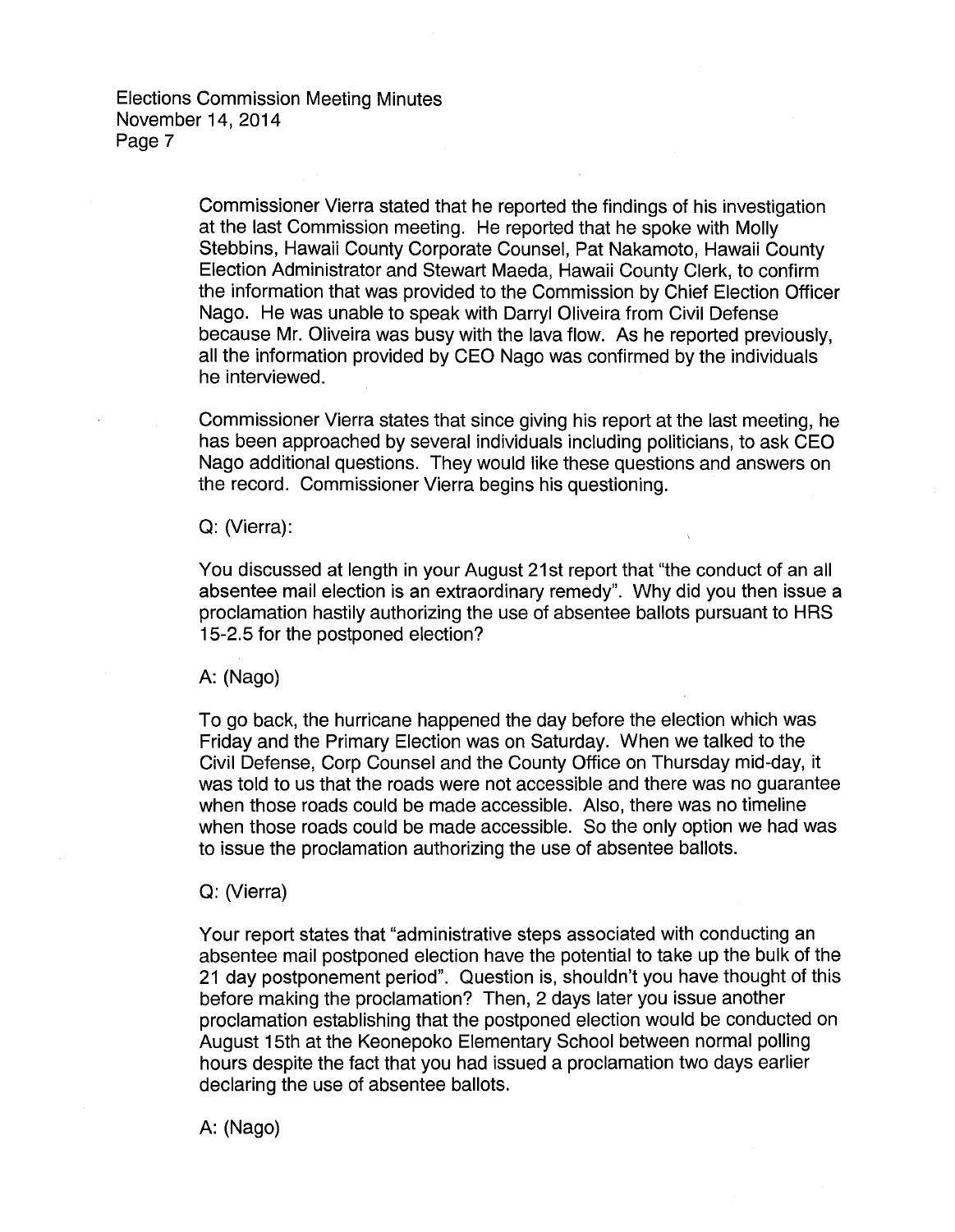As I stated earlier, when we spoke with the Civil Defense, Corporate Counsel, and the County Clerk's Office, we were told there was no timeline on when the roads would be accessible so we decided on Absentee Mail. Subsequently, on Monday afternoon after the election, we spoke with Civil Defense to determine accessibility and we were told that the roads were now clear. Holding an election by mail is not something that you do lightly. That's why when the roads were clear, and since it is our duty to make sure the election is held as soon as it is practical, we held it as a polling place election.

## Q: (Vierra)

Did you consider the consequences of making the decision to proclaim the use of absentee ballots and two days later change that proclamation?

### A: (Nago)

When the proclamation was issued, we used information that we received from the Big Island people that were very familiar with the situation and knew best what was going on at the time. They were unable to tell us when the roads would be accessible. When the proclamation was issued, we needed to give a reason and at that time the roads were not open and there was no accessibility.

### Q: (Vierra)

Did you consider that voters would get confused after hearing and anticipating that they would receive mail in ballots, only to find out two days later that it was changed?

#### A: (Nago)

We did. However, it is our duty to hold the elections as soon as practical so one of the things we did was mail out letters notifying voters that the election will be held Friday at Keonepoko Elementary. The letters informing them of the change were sent to those voters that had not yet voted.

### Q: (Vierra)

You state that "our office does not have the authority to take action regarding the polls once they open on Election Day". With this in mind, when was the last time you checked with the Big Island officials regarding the condition of the roads and the ability of the voters to get to the polls? According to the report it was on August 8th, the day before the election.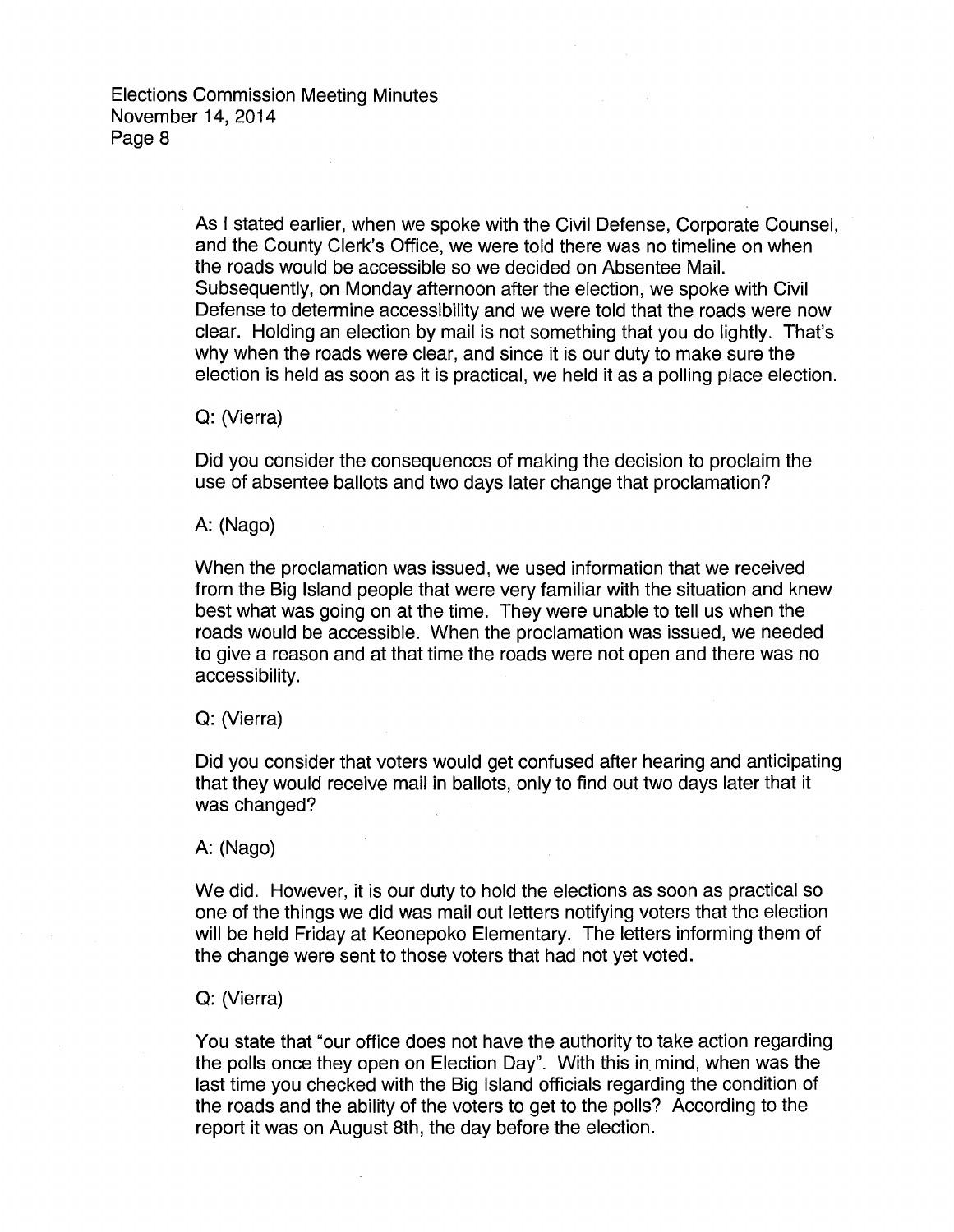### A: (Nago)

It was the day before the election. We relied on them to inform us of any changes and the status of the polling places prior to them opening. We did not receive that. When we found out on election day that the roads were closed, we contacted Civil Defense to collect information to pass on to the Governor's Office since he is the only one that can do anything once the polls open. Civil Defense told us that they were not receiving calls that the roads were closed. We relied on their expertise.

#### Q: (Vierra)

Did you fly up to Puna the days following the election prior to making the second proclamation to hold the election within 6 days, to observe the situation first hand?

#### A: (Nago)

No. We relied on the experts of the subject matter which is Civil Defense and secondly, the County Clerk's Office who were there on the ground.

Q: (Vierra)

Why were you not proactive and on top of this by arranging for Big Island officials to check in with you at least an hour before the polls opened to make one last assessment?

#### A: (Nago)

That is something in the future that we could do. What we did was rely on them to tell us of any status changes and we didn't receive any. I'm not even sure if they were aware of any changes like roads being closed prior to the polls being opened. Election day starts at 3:00 am for us. I'm not sure if they were even aware of any changes or they would have called us.

## Q: (Vierra)

In your report you say, "The State must work cooperatively with the counties, this includes consulting with the counties in regards to how a postponed election due to a natural disaster will be best addressed and that it must consider the input of and work cooperatively with all impacted state and county governmental agencies". The question is why did you not return the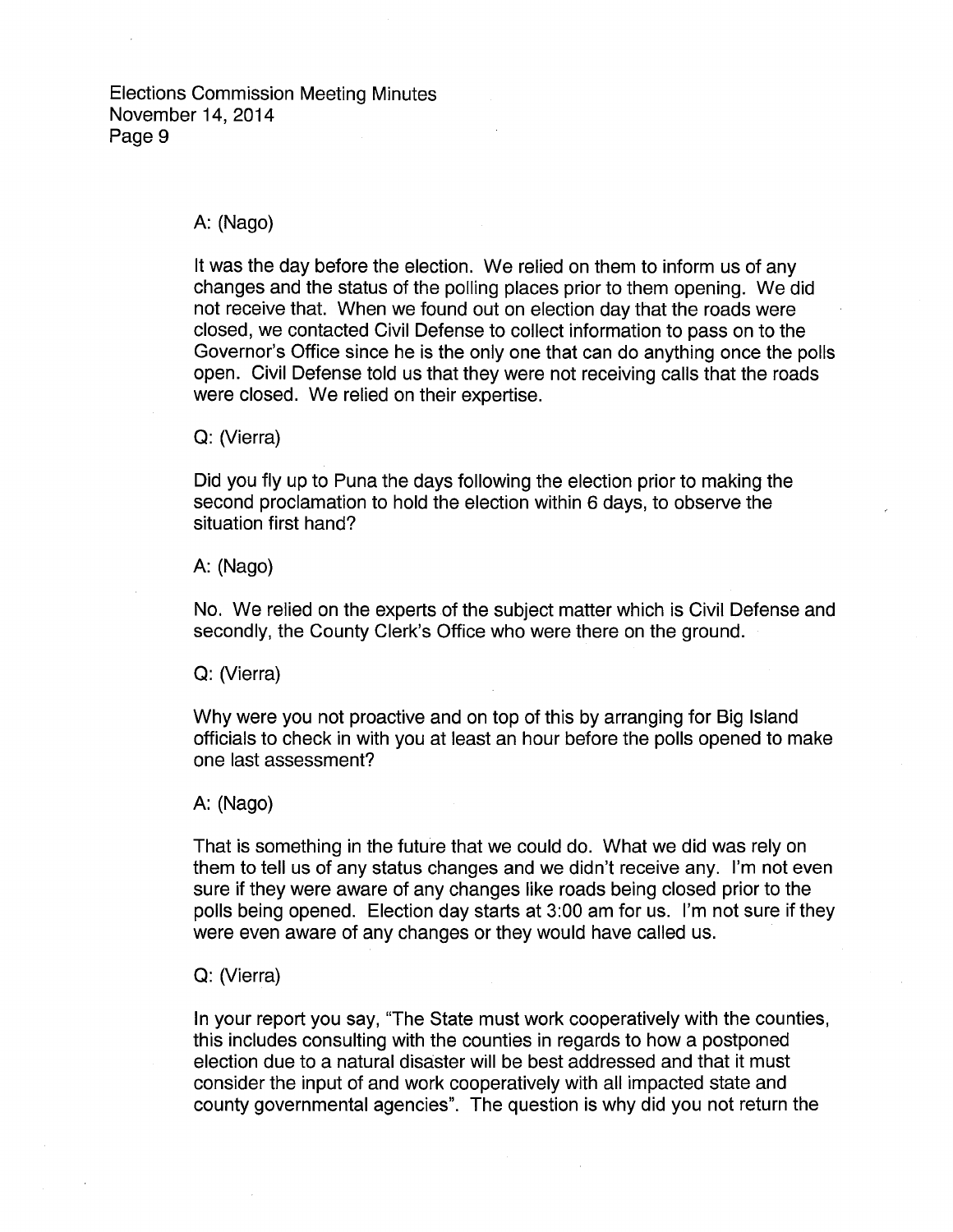call to Senator Ruderman's when he called to discuss with you the postponed election plans?

A: (Nago)

He called on election day. Election morning is very chaotic for us. I did get the message and had our General Counsel return the call. Our General Counsel left a message and Senator Ruderman did not return our call. I did speak to him, I believe it was on Monday, and basically he told me that he tried to call and discuss that the roads were blocked. I told him that we did relay his message to the Governor and we explained that only the Governor can extend the polls once the polls are open on election day.

#### Q: (Vierra)

You stated, "our office has a duty to conduct elections in a timely manner without unjust delay." The question is what do you consider an unjust delay? Is it 6 days, 7 days, 21 days? What is your interpretation?

A: (Nago)

As soon as practicable. So, once the roads were open and there was access, we held the election.

Commissioner Vierra stated that these were the questions that his people wanted asked and answered. He thanked CEO Nago for his responses.

Anna Bain was allowed to testify. She testified that she has worked as a precinct chair, poll worker, and in the Control Center. As an outsider, she will give her observations and recommendations. She started with the Office of Elections mission statement. She states that the mission statement says that the Office of Elections is charged with conducting an election in an orderly, auditable and legal manner. They are to collect the votes, tally, audit, and publish the votes. She states that she disagrees with this and feels that the mission statement should be to defend the constitution and to allow everyone who wants to vote, to vote and have a say in their government. She feels that voting should be made easier for the voters to improve voter turnout.

Ms. Bain states that there needs to be a change in the policy which now only gives the Governor the authority to implement any changes after the polls open. She feels the Governor could possibly be a candidate during the election and no candidate should be given that authority so this task should be given to the Chief Justice. She also feels that the Commissioners should be given the authority to make decisions during an emergency on their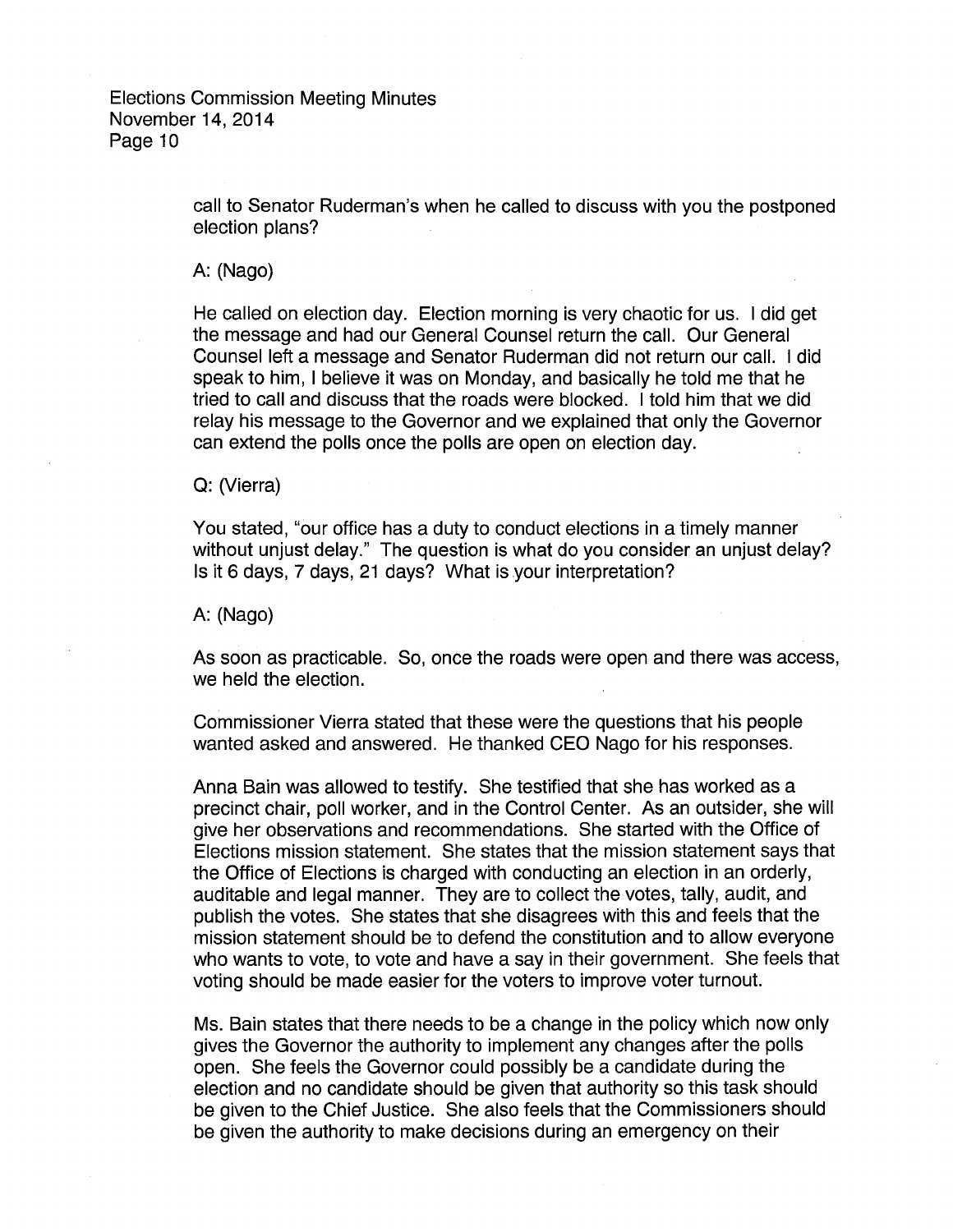respective islands. She also feels that a grant writer and a chief of staff should be hired by the Office of Elections to assist the Chief Election Officer.

b. Report given by Commissioner Orikasa regarding the Maui County Ballot Counting issue which occurred during the Primary Election, discussion and action, if appropriate

Commissioner Orikasa stated that he submitted his report at the last Commission meeting and feels that the deficiency was addressed and corrected. He had nothing further to report and thanked staff for doing a good job.

c. Report given by Commissioners Young and Okazaki regarding the Office of Elections' conduct during the Primary Election, discussion and action, if appropriate

Commissioner Okazaki stated that she had nothing more to add to the report given by Commissioner Young at the last meeting. She did comment that she was very disturbed with the vendor for not even considering talking to CEO Nago before making decisions regarding the Maui County vote situation. It also disturbed her that the vendor did not consider the consequences of his actions and how it would impact CEO Nago. Chair Marston asked how long the current contract is for and CEO Nago responded that it's good for 2016, 2018, and 2020.

VIII. Chief Election Officer report on the General Election regarding the problems encountered during the General Election, discussion and action, if appropriate

CEO Nago reported that the usual start up issues were experienced during the General Elections and these issues were resolved quickly. For the Office of Elections it was a fairly smooth election. There were enough ballots since the office is using the new equations. The audits for Oahu are still on going and the deadline for filing an election contest is November 24th.

CEO Nago continued to report that the office will begin working on the next election with the implementation of the new statewide voter registration system which will allow voters to register on line in 2016. Same day voter registration will also be implemented in 2016.

Commissioner Okazaki asked what things are being done to address the League of Women Voters concerns regarding voter education. CEO Nago responded that previously it was in the statute that the Legislative Reference Bureau provide voter education for ballot measures. They would put together the pamphlet and the Office of Elections would distribute it. However, the State and the Office of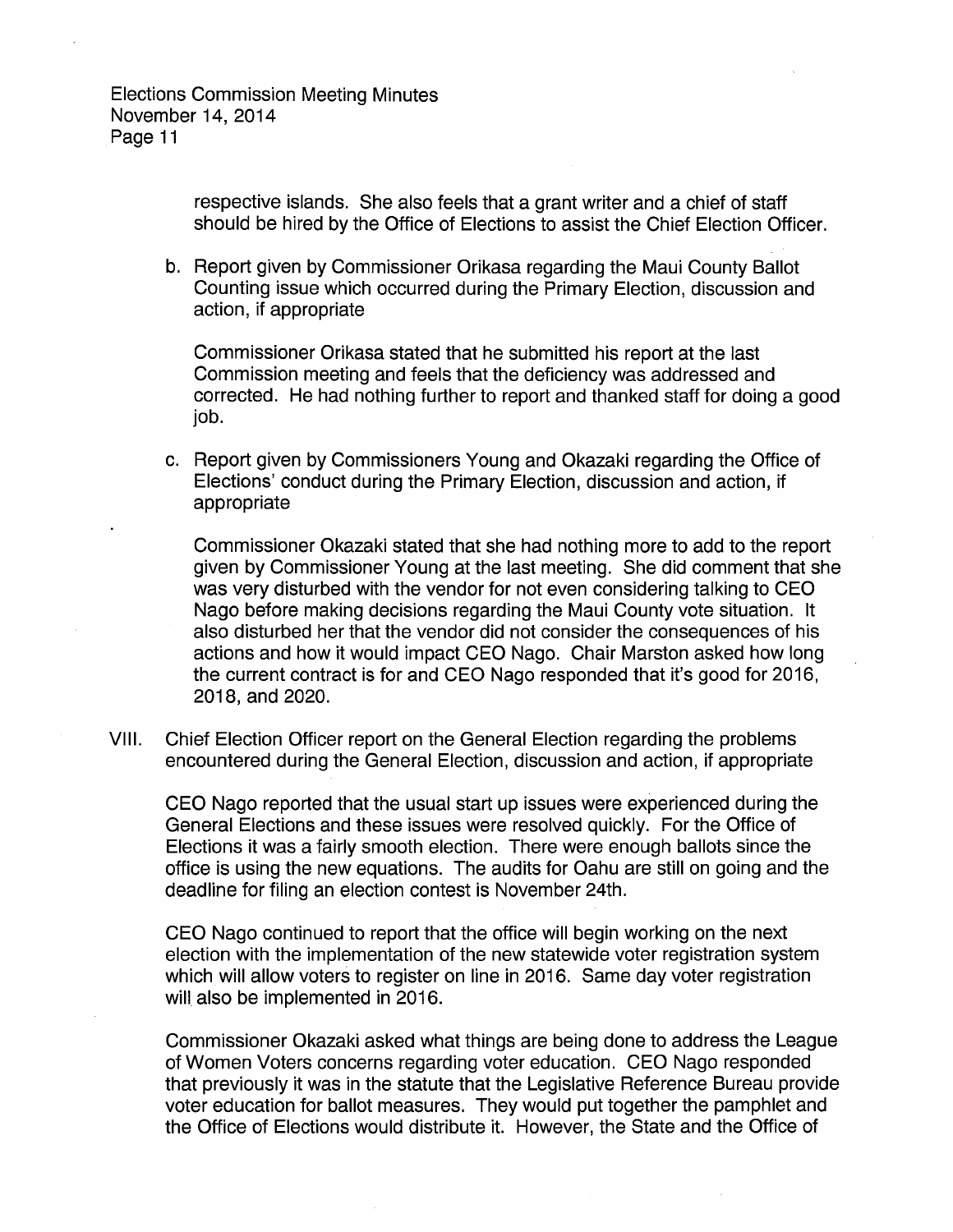> Elections was sued based on the interpretation of a question. Since that lawsuit, the Legislature changed the law dropping the requirement. Commissioner Okazaki stated that the League of Women Voters has a good point when it comes to the Office of Elections providing voter education for ballot measures and it is something OE should explore. CEO Nago noted that the OE will explore other jurisdictions to see how ballot measure education is handled.

> Commissioner Berg asked CEO Nago how signatures will be validated for online voter registration. CEO Nago responded that one of the requirements for online voter registration is that the individual has to have either a driver license or a state ID. The signatures will be verified with those on these two forms of ID. Commissioner Berg then asked for any feedback on the agreement the OE had with a non-profit group. She wanted to know how many people they actually reached and registered and how many of these newly registered people actually voted. CEO Nago responded that unfortunately, the group was unable to follow through on registering people in the targeted areas so the OE sent voter registration forms to the residents in these areas. He said that he will get the number for the amount of people that were registered but will not be able to get the number of people that voted yet. When that number is available, he will give it to the Commission. CEO was asked if there was any payment or resources given to the non-group and CEO Nago responded no.

> Commissioner Vierra asked if there were any problems with the Puna area during the election and CEO Nago responded no. Precinct 04-03 was split in an effort to be more pro-active in giving the residents more polling place options.

> Commissioner King asked CEO Nago if he had any thoughts regarding voter turnout. CEO Nago responded that aside from the new online voter registration and same day voter registration, a decline in voter turnout is a nationwide trend. It is an issue that will take more than the Office of Elections to solve. As an example, it will take civic education in schools which we will be working on with the DOE. Issues and interest in candidates also spark interest in voting. The office has tried to make it as easy and convenient as possible. One is by combining voter registration forms with permanent absentee applications. It will take more than just the Office of Elections to address and correct this issue.

Commissioner Moore asked CEO Nago if the OE receives monies from HAVA or any other organization for training and voter education. CEO Nago responded that voter education is primarily funded by HAVA funds. The radio and TV ads are paid for by federal funds. Commissioner Moore asked if OE is taking in the maximum amount of funds. CEO Nago responded that there are no more new HAVA funds coming in so we are relying on and using whatever funds we received years ago. Commissioner Moore asked if the funds are to be spent for specific purposes or does he have discretion on how he spends it. CEO Nago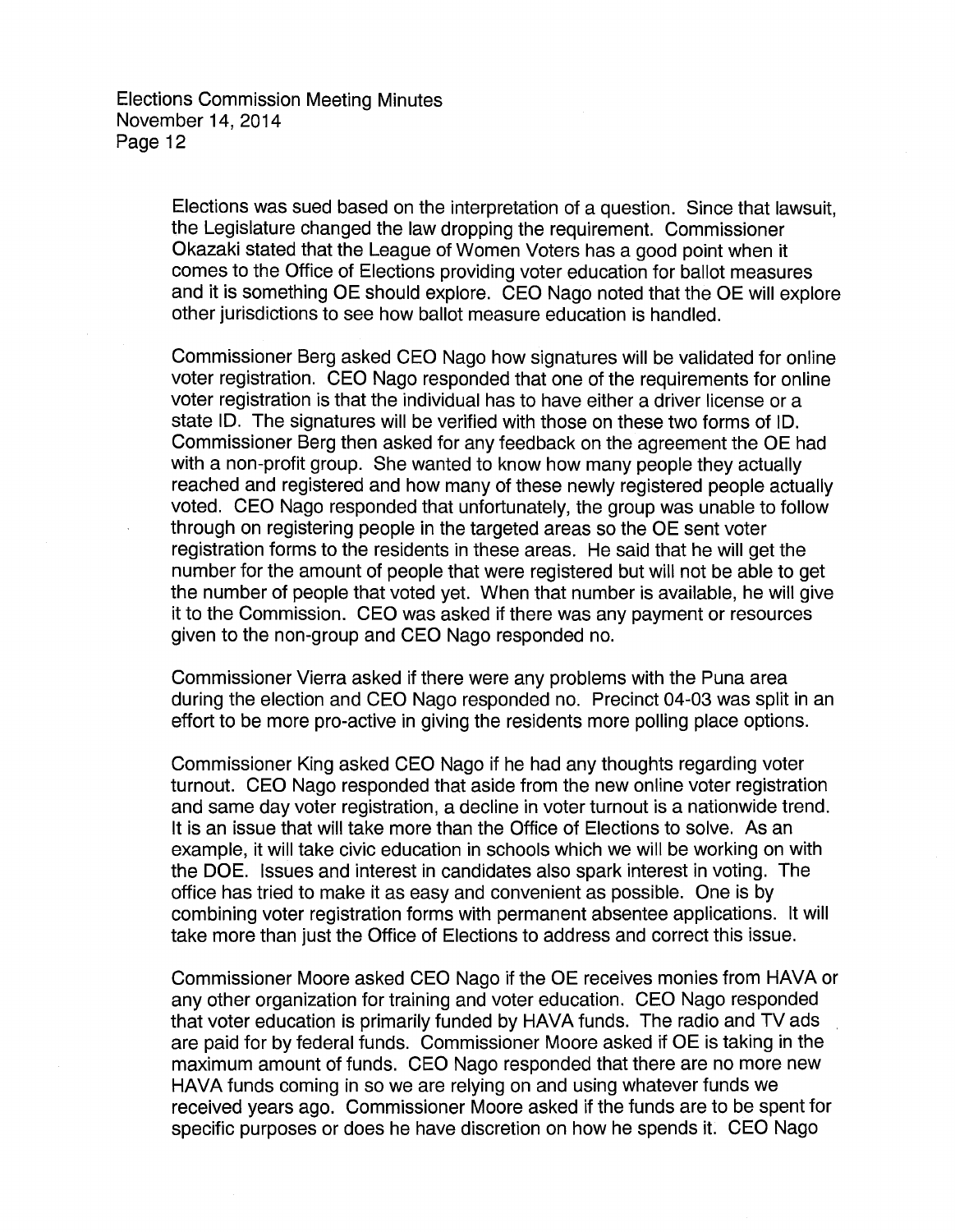> responded that a plan had to be developed and submitted in order to receive the HAVA funds and any HAVA monies spent need to be tied into that plan. Commissioner Moore asked if monies can be used for educating candidates. CEO Nago answered that there are restrictions and he will check into whether that is allowed. Commissioner Moore noted that she mentioned this because of the feedback she received from candidates on Maui.

> Commissioner Okazaki asked CEO Nago how he felt the election went. CEO Nago responded that the election went smoothly and there were no major issues throughout the day. There were a few start up issues but they were addressed right away. Commissioner Okazaki suggested that the OE look at the states that had decent voter turnouts and use their practices as a model to improve our voter turnout.

> Commissioner Berg noted that she visited a polling place on Kauai and noticed a poll worker who had just started that day and had not received any training. She inquired if that was normal and was told yes, it is common. So it is important, as mentioned earlier by Ms. Mason, to recruit and train workers and perhaps call them to follow up and make sure they work and are available on election day. Commissioner Okazaki asked if OE was in charge of this, CEO Nago responded no but the OE works with Kauai County and asked Commissioner Berg for the list so that he could follow up with them.

> Commissioner Vierra asked if anyone participated in doing split shift work at the polls. CEO Nago said that he was not aware of any non-profit that took advantage of split shifts but it is something that the OE will try doing again in the upcoming election. The biggest concern with doing split shifts is the second shift worker not showing up. So a plan needs to be developed to make sure if this happens, the polling place can still be properly staffed. Commissioner Berg asked that we try to contact Ms. Magoun from Kauai and revisit her original pilot program.

Commissioner Moore asked if anything could be done to improve things for the Precinct Trainers such as better pay and being paid on time. CEO Nago said that he would check into it.

IX. Open Forum: Public comments on issues for the Commission's consideration for the next Commission meeting and action, if appropriate. Presentations limited to three minutes.

Dan Purcell commented the he has attended several County Council meetings and remembered them working very well. He stated that there are several more video conferencing sites on the island besides the ones that were mentioned. David Rosenbrock responded that the three sites mentioned were DAGS sites.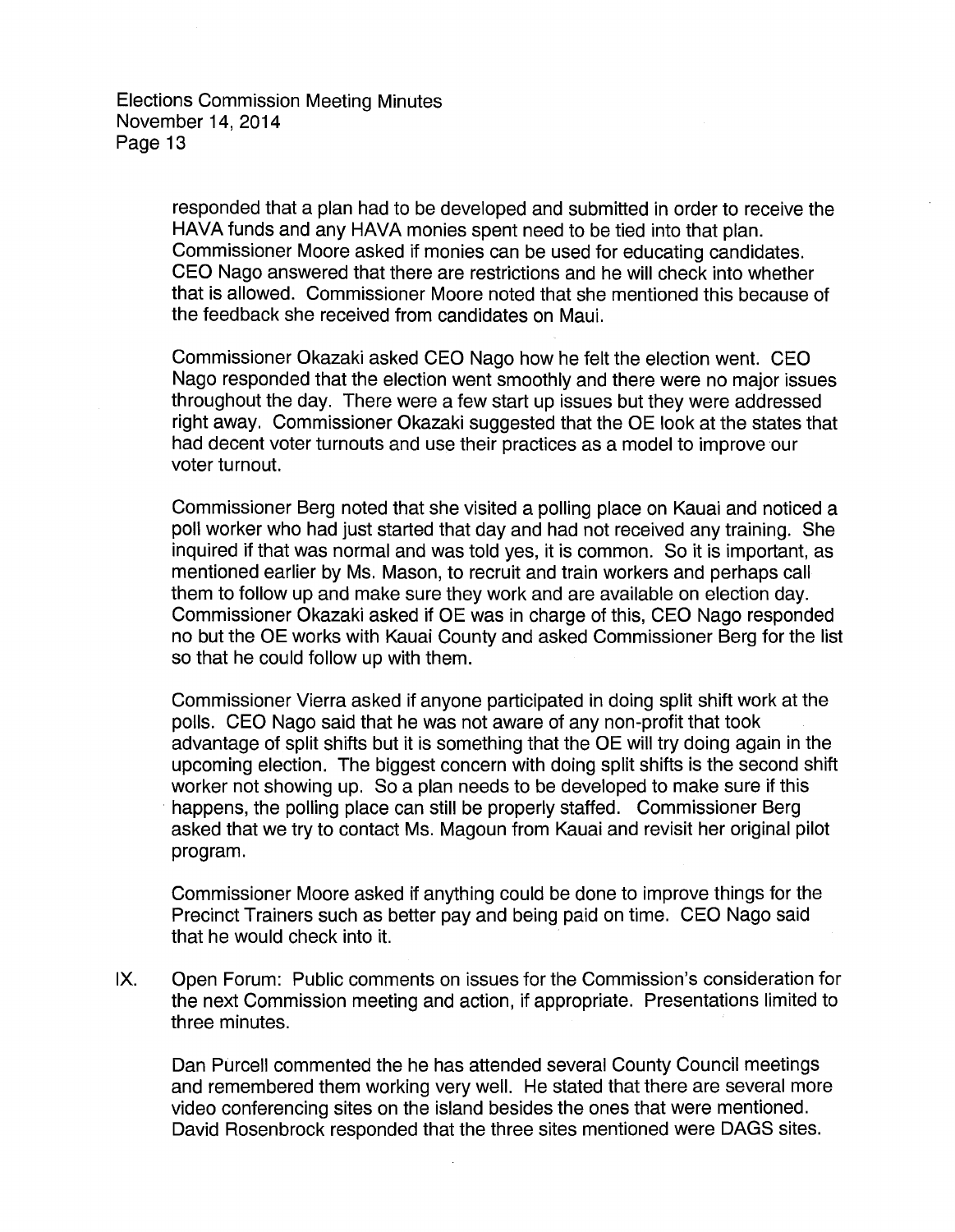> Dan Purcell also noted that the state of California provides good ballot measure information for voters.

Chair Marston asked for a motion to enter into Executive Session. A motion was made by Commissioner Vierra and seconded by Commissioner King and approved by the remaining Commissioners.

The Commission resolved into Executive Session at 11 :41 am

X. Executive Session

Pursuant to Section 92-5(a)(4), HRS, to consult with the board's attorney on questions and issues pertaining to the board's powers, duties, privileges, immunities, and liabilities.

Pursuant to Section 92-5(a)(2}, HRS, to consider evaluation, dismissal, or discipline of an officer or employee or of charges brought against the officer or employee, where consideration of matters affecting privacy will be involved, provided that if the individual concerned requests an open meeting, an open meeting shall be held.

Evaluation of Chief Election Officer's actions during the Primary and General Election, discussion and action, if appropriate

The Commissioner resolved into open meeting at 12:24 pm.

XI. Adjournment

Chair Marston made the following statement:

The Commission finds that while there were problems during the Primary Election, the actions of the Chief Election Officer and the Office of Elections conform to existing statutes covering the election process and the actions taken were only done after consulting with the State's authorities including the Attorney General. In addition, no significant issue arose during the General Election and proceeded without incident. While the Commission will continue to evaluate the actions of the Office of Elections, the Commission has opted to take no further action as it applies to the 2014 elections.

Chair Marston also noted that the Commission feels that it would be appropriate for the Legislature to look into the current statutes as it applies to natural disasters and recommends that it happen.

With no further business before the Commission, Chair Marston asked for a motion to adjourn the meeting. Motion was moved by Commissioner Vierra,